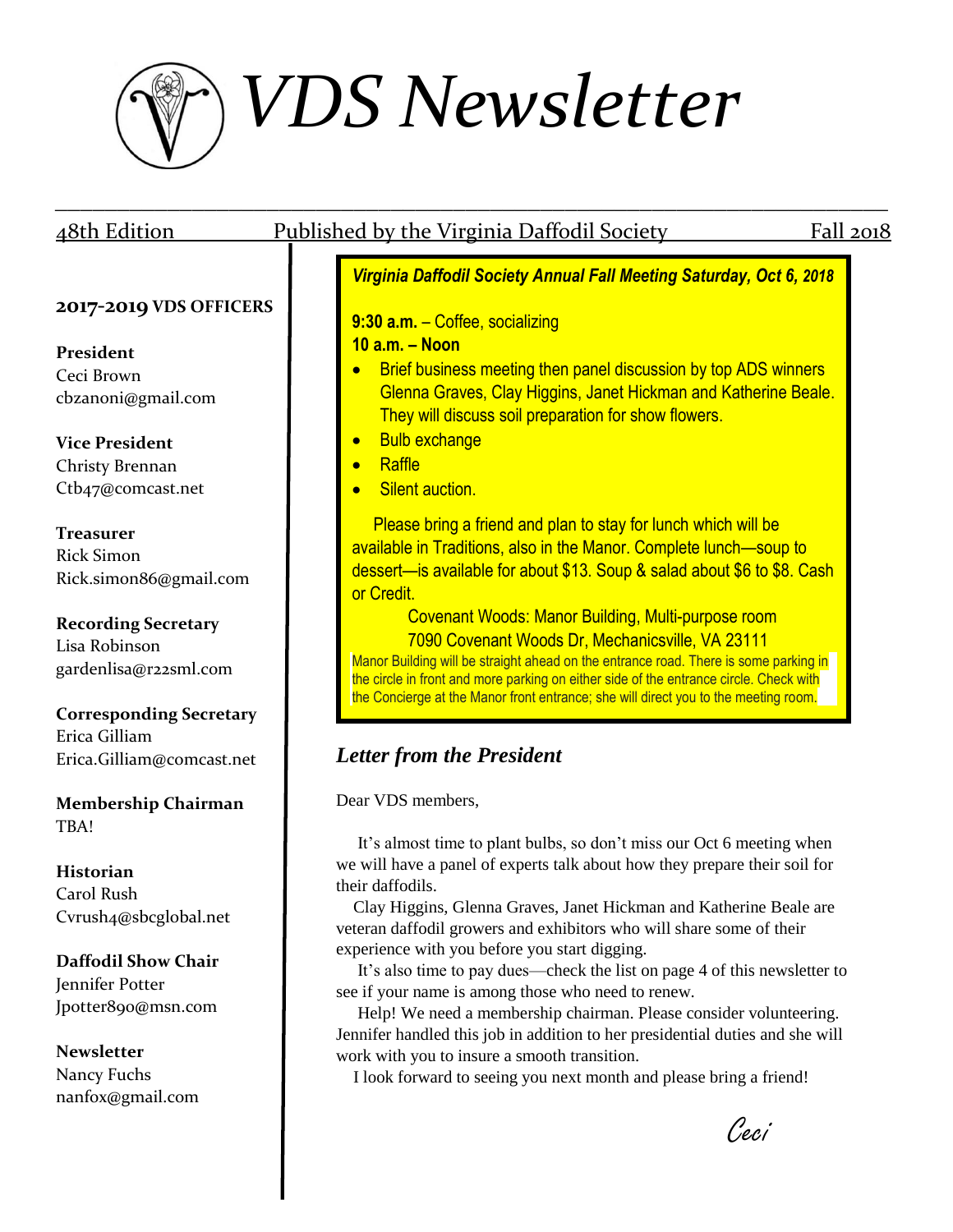## **2018 Virginia Daffodil Society Show Results**

Entries: 560 Exhibiters: 40 Stems: 920 Photographs: 112 Photographers: 18

Gold Ribbon - **Karen Cogar**: *Lemon Silk* Silver Ribbon – **Clay & Fran Higgins** *(17 blue ribbons)* Rose Ribbon - **Janet Hickman**: *#2012-1, 2 Y-GYY*

White Ribbon - **Clay & Fran Higgins**: *Banker 2 Y-O*



Purple Ribbon - **Karen Cogar:** *Great Gatsby 2Y-R, Hermann 1 Y-Y, Geometrics 2 W-Y, Tuscarora 1 Y-Y, Sonar 2 Y-YYR* Maroon Ribbon – *Not awarded* Red-White-Blue Ribbon - **Karen Cogar**: *Great Gatsby 2 Y-R (Pannill), Hermann 1 Y-Y (Reed), Geometrics 2 W-Y (Dubose), Tuscarora 1 Y-Y (Bender), Sonar 2 Y-YYR (Havens)* Marie Bozievich Ribbon - **Karen Cogar**: *Elphin Gold 6 Y-Y, Arrowhead 6 Y-R, Bittern 12 Y-O, A'oracadaora 6 Y-Y, Itzim 6 Y-R, Rapture 6 Y-Y, Resplendent 2 Y-R, Castanets 8 Y-O, Hope House 2 Y-O, Great Gatsby 2 Y-R, Katherine Jenkins 7 Y-R, Mariemont 1 Y-O* Elise Havens – *No entries* Tom Throckmorton Ribbon - *Karen Cogar: Rapture 6 Y-Y, POPS Legacy 1 W-Y, Watson 11A Y-O, Geometrics 2 W-Y, Peaceful Hollow 6 Y-O, Renovator 1 Y-Y, Pet Finch 7 Y-O, I Love You 2 W-W, Bittern 12 Y-O, Miss Primm 2 Y-Y, Castanets 8 Y-O, Southern Hospitality 4 Y-R, Muster 4 W-O, Pampaluna 11A Y-Y, Great Gatsby 2 Y-R* Carey Quinn Award - **Clay and Fran Higgins**: *ALL 24 blooms were Clay's hybrids!* Robert Spotts Ribbon – VDS 25th Anniversary Award – **Nancy Fuchs:** *Emcys 6 W-W 2002, Hanky Panky 11A Y-Y 2007, Great Joy 2 W-P 2012, Terminator 2 Y-O 1995, Buchanan 6 Y-Y 2000, Creation 2 W-W 1997, Arrowhead 6 Y-R 1994, Pacific Rim 2 Y-YYR 1994, Louise Randall 2 W-W 2004, Banker 2 Y-O 1995* Small Growers Ribbon – **Jane Earle:** *Ginter's Gem 5 Y-Y* Youth Best Bloom Ribbon - **Elliott Burton:** *Highfield Beauty 8 Y-YYO* Youth Best 3-Stem Ribbon - **Tabb Hogge:** *Primeur 1 Y-Y* Youth Collection of 5 Ribbon - **Tabb Hogge:** *Primeur 1 Y-Y, Golden Echo 7 WWY-Y, Smiling Twin 11A W-Y, Thalia 5 W-W, Quail 7 Y-Y* Brooke Ager Youth Challenge Ribbon – Best Intermediate Ribbon - **Karen Cogar:** *Watson Seedling 818 11A Y-O* Best Intermediate 3-Stem Ribbon – **Dianne Spence:** *My Sweetheart 3 W-YYR* Best Intermediate Collection of 5 Ribbon - **Karen Cogar:** *Skilliwidden 2 Y-Y, Watson Seedling 8a8 11A Y-O, Uncle Bob 2 YYW-WWP, Johnny Quest 3 Y-R, American Banker 2 Y-Y* Best Classic Ribbon **- Ceci Brown**: *Rameses 2 W-O 1960* Best Classic Single-Stem Ribbon - **Ceci Brown**: *Daviot 2 W-OOY 1943* Best Classic 3-Stem Ribbon - **Janet Hickman**: *Lemon Drop 5 Y-Y 1956* Best Classic collection of 5 – **Ceci Brown**: *Camelot 2 Y-Y 1962, Ruth Haller 5 Y-Y 1968, Rameses 2 W-O 1960, Olathe 3 W-GYO 1968, Tahiti 4 Y-O 1956* Best Historic – **Peggy Bowditch:** *Beryl 6 W-YYO 1907* Best Historic 3 stem – **Kristen Pritchard**: *Beryl 6 W-YYO 1907* Best Historic collection of 5 – **Janet Hickman**: *St. Keverne 2 Y-Y 1934, Sunrise 3 W-YYO 1901, Southern Queen 2 W-Y 1933, Mrs. Langtry 2 W-WWY 1869, Rustom Pasha 2 Y-O 1930* Mini Gold Ribbon - **Karen Cogar**: *Sabrosa 7 Y-Y* Mini Rose Ribbon - **Clay & Fran Higgins**: *#14-42 7 Y-Y* Mini White Ribbon - **Jane Hammond**: *Angel's Breath*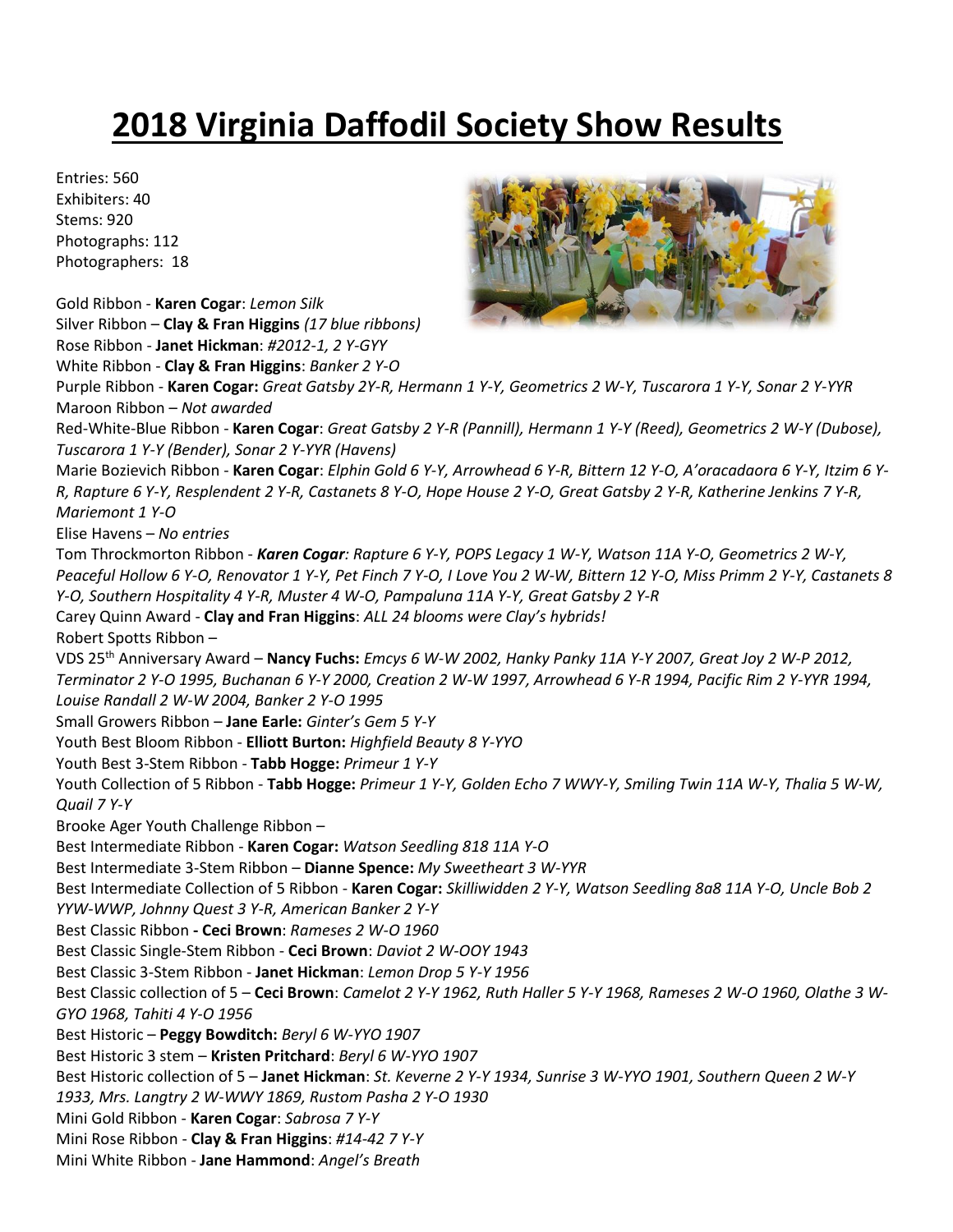Lavender Ribbon **- Karen Cogar**: *Angel's Breath 5 Y-Y, Fat Babies Group 10 Y-Y, Stocken 7 Y-Y, Sabrosa 7 Y-Y, Spoirot 10 W-W*

Mini Red, White & Blue – *No entries*

Delia Bankhead – *No entries*

Roberta Watrous – *Clay & Fran Higgins: Seedling 11-31 10 Y-Y, Minnow 8 W-Y, Stoken 7 Y-Y, Fran-A-Belle 5 Y-Y, Seedling 14-152 7 Y-Y, KS 6FB 7 W-W, Misty Glen(sic) 7 Y-W, Seedling 14-42 7 Y-Y, Itsy Bitsy Splitsy 11A Y-O, Kokopelli 7 Y-Y, Shillingstone 8 W-W, KS-M 39-41 7 Y-Y*

Wells Knierim Ribbon - **Seth Silverstein:** "Daffodil Portrait"





**GALLERY**

Lemon Silk 6 Y-Y **Example 2 Y-O** Banker 2 Y-O 24 hybrids by Clay & Fran Higgins Karen Cogar Clay & Fran Higgins



GOLD RIBBON WHITE RIBBON CAREY QUINN AWARD



Watson seedling 818 11A Y-O Beryl 6 W-YYO Primeur 1 Y-Y Highfield Beauty 8 Years are entity beauty 8 Years Beryl 6 W-YYO Primeur 1 Y-Y Highfield Beauty 8 Years Bergy Bowditch Surton Karen Cogar Peggy Bowditch Tabb Hogge



LAVENDER GOLD MINI WELLS KNIERIM RIBBON MINI ROSE Back: Angel's Breath 5Y-Y;Stoken 7 Y-Y, Sabrosa 7 Y-Y "Daffodil Portrait" *#14-42 7 Y-Y* Spoirot 10Y-Y; Front:Fat Babies 10Y-Y; Karen Cogar Seth Silverstein Clay & Fran Higgins Sabrosa 7Y-Y. Karen Cogar











*THANKS, Clay Higgins for the photos!*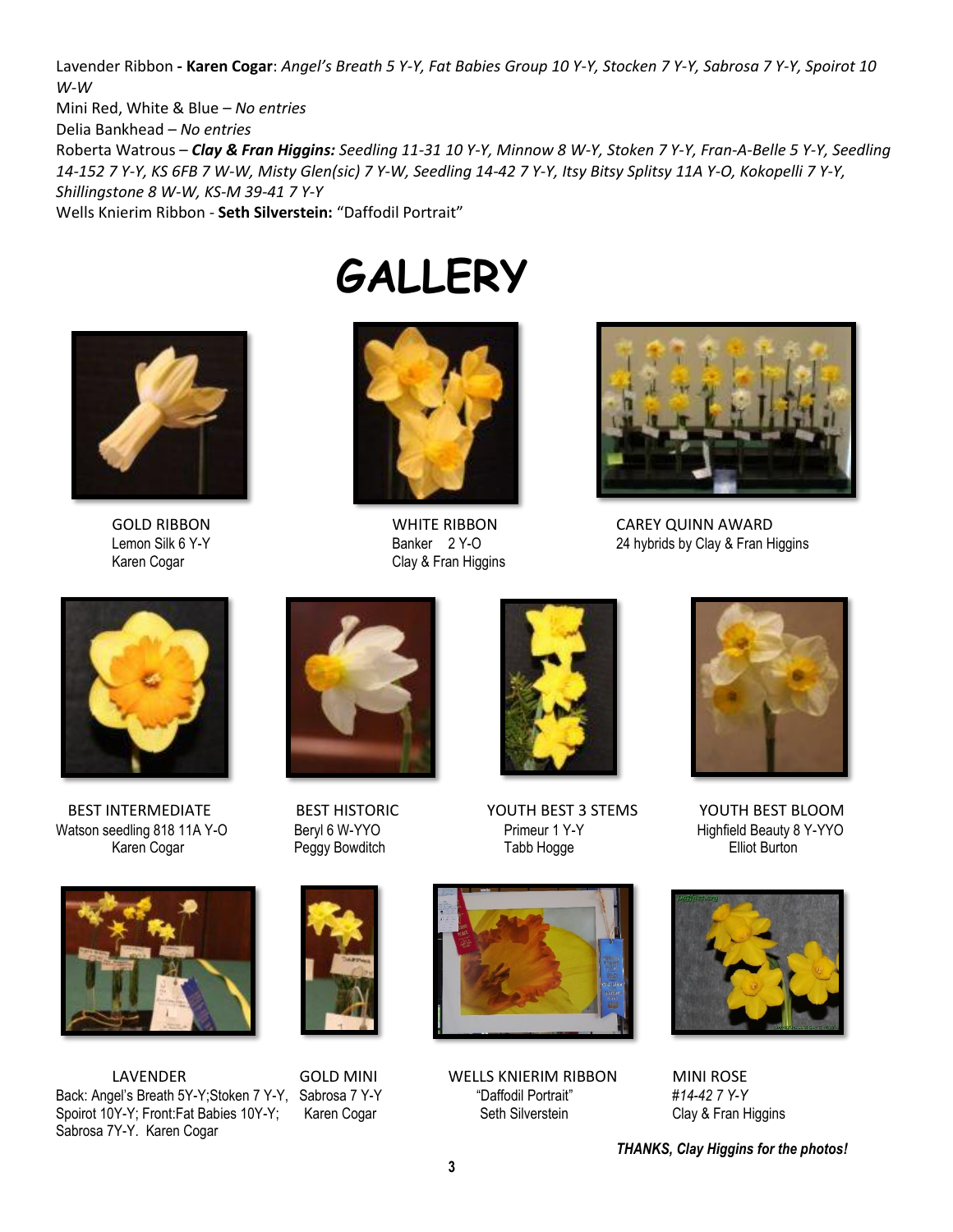#### **June Picnic**

Ceci graciously entertained VDS members at the annual picnic held at her Gloucester residence in June. It was an indoor event, thanks to heavy rain and storms. The weather also cut down on attendance.



#### **Daffodil Extract may Yield Cancer Treatment Drug**

 Another reason to love our daffs…a recent news brief in the American Horticultural Society's American Gardener magazine noted that an alkaloid called haemanthamine (HAE) found in daffodils holds promise as an anticancer agent.

 The report was published in March by an international research team. "HAE, which is extracted from daffodil bulbs—in this case from n. 'King Alfred'—could be used to preferentially kill cancerous cells at a concentration that would leave normal cells unaffected," study leader Denis L.J. Lafontaine said. For more information, see [www.lafontaine.com](http://www.lafontaine.com/)

Thanks, Erica Gilliam, for sharing this info.

#### **Membership Dues Due**

Check below to see if your dues are due. If your name is listed below, please send in your dues with the membership form attached or bring with you to the Oct 6 meeting.

Sandra Armstrong Leigh Barth Berta Bocock Ceci Brown Judy Durant Larry & Vick Eicher Kirby Fong Skip & Margaret Ford Sharon Francisco Nancy Fuchs Glenna Graves Tatter Hartmann Vivian Herbert Mary Hobbs Jeanne and Tom Hughes Joan Jackson Jack Lohmann Duane and Lauren McCray Julie Minch Mary Moore Ted Delaney - Old City Cemetery Rufus and Elizabeth Park Melanie Paul Jim & Kathleen Pender Rick Simon James Taylor Roslyn Tharp Paulo Cezar Uchoa

#### **Spring 2019 Shows**

*Garden Club of Virginia* – March 26, Lewis Ginter Botanical Garden, Richmond *Virginia Daffodil Society* – March 30-31, Lewis Ginter Botanical Garden, Richmond *Gloucester - April 6-7,* Botetourt Elementary School, Gloucester, VA *Washington Daffodil Society* – April 13-14, Alexandria Scottish Rite Temple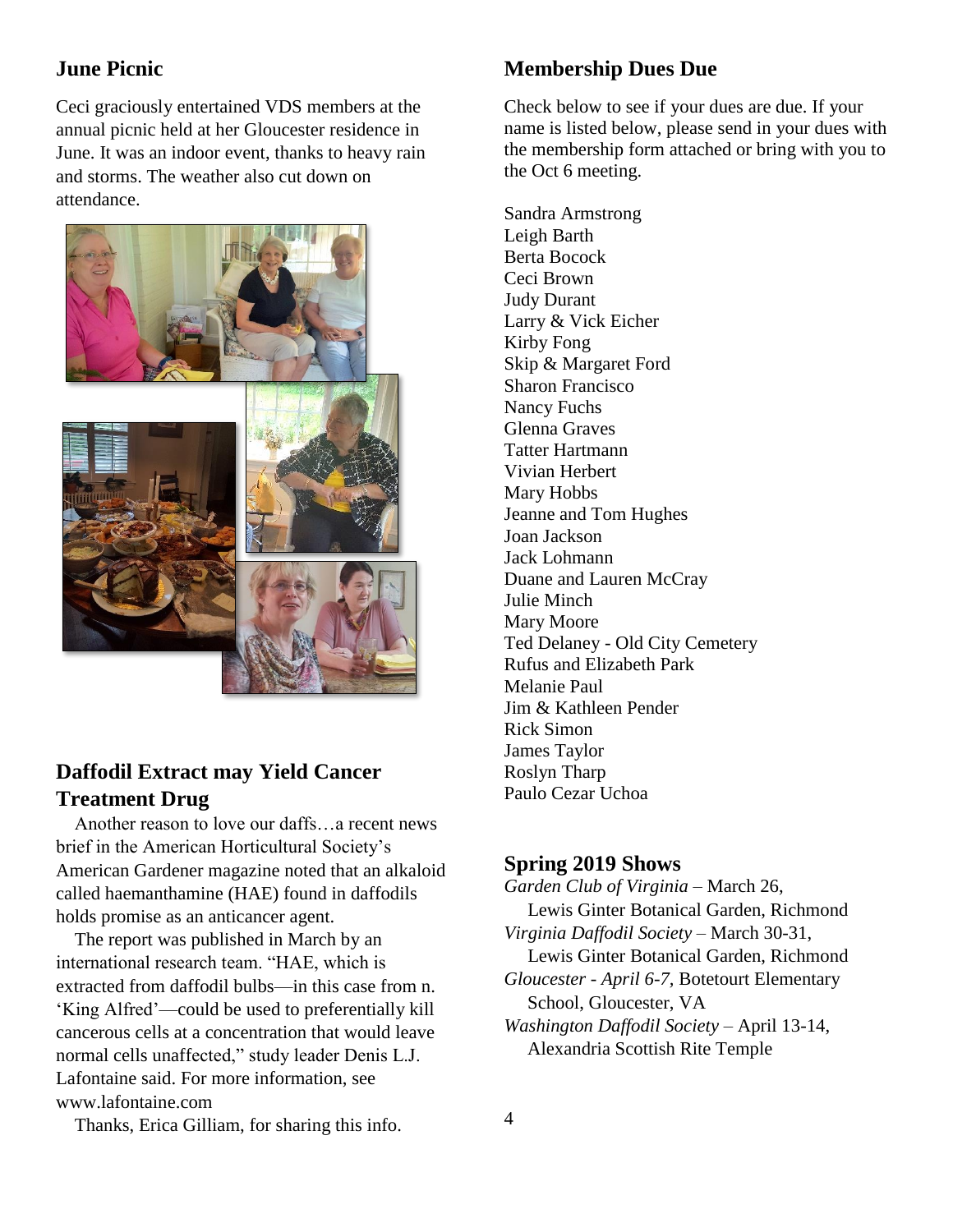#### **Garden Club of Virginia's Historic Test Collection**

The Garden Club of Virginia's first test collection of daffodil bulbs began in 1930. Fifty-five varieties were included.

In 2020 the club will mark its 90<sup>th</sup> year of test collections and to recognize that milestone, the GCV Daffodil Committee challenges exhibitors to find as many of these as possible to bring to the 2020 show.

Here's the list. How many do you have?

Admiral Trompe 2 Y-O Admiration 8 Y-O Aeolus 1 W-Y Albatross 3 W-YYO



**Bath's Flame 3 Y-YYO 1913 photo Ben Blake for Daffseek**

Bath's Flame 3 Y-YYO Bedouin 2 W-YYO Bernardino 2 W-YYO Break o' Day 2 W-W Brilliancy 3 Y-YYO Capella 2 W-WYY Crystal Queen 2 W-W Fair Alice ? Firebrand 3 WWY-R G. H. van Waveren 1 Y-Y Giganteus (Gigantea) 2 Y-Y Glory of Sassenheim 1 W-Y Golden Pedestal 2 Y-Y Golden Sceptre 7 Y-Y Helios 2 Y-O Her Grace 2 W-YYW Homespun 2 Y-Y Horace 9 W-GOR John Farquhar 1 Y-Y King Alfred 1 Y-Y Laureate 9 W-YYR



**Laurens Koster 8 W-Y 1906 (A confusable with Geranium!) Kirby Fong for Daffseek** Laurens Koster 8 W-Y Léonie 2 Y-Y Lord Kitchener 2 W-Y Masterpiece 3 W-OOR Mount Erebus 2 W-W Mrs. E. H. Krelage 1 W-W Mustapha 1 Y-Y N. jonquilla N. jonquilla (Simplex) 13 Y-Y N.x odorus(Campernelli) 13 Y-Y Olympia 1 Y-Y Orange Cup 8 Y-YYR



 **Orange Queen 7 Y-Y 1908 Drew McFarland for Daffseek** Orange Queen 7 Y-Y Primrose Phoenix 4 Y-Y Queen of the North 3 W-Y Red Beacon 3 W-O Red Star 2 W-O Robert Sydenham 1 Y-Y Salmonetta 3 W-Y Sir Ernest Shackleton 1 W-Y Sir Francis Drake 1 Y-Y Soleil Brilliant 8 Y-O Southern Gem 2 W-W Spring Glory 1 W-Y Sulphur Beauty 1 W-W



 **Thelma 9 W-YYR 1911 Joe Hamm for Daffseek** Thelma 9 W-YYR Tresserve 1 Y-Y van Waveren's Giant 1 Y-Y Weardale Perfection 1 W-Y Whitewell 2 W-Y



 **Will Scarlett 2 W-O 1898 Kirby Fong for Daffseek** Will Scarlett 2 W-O